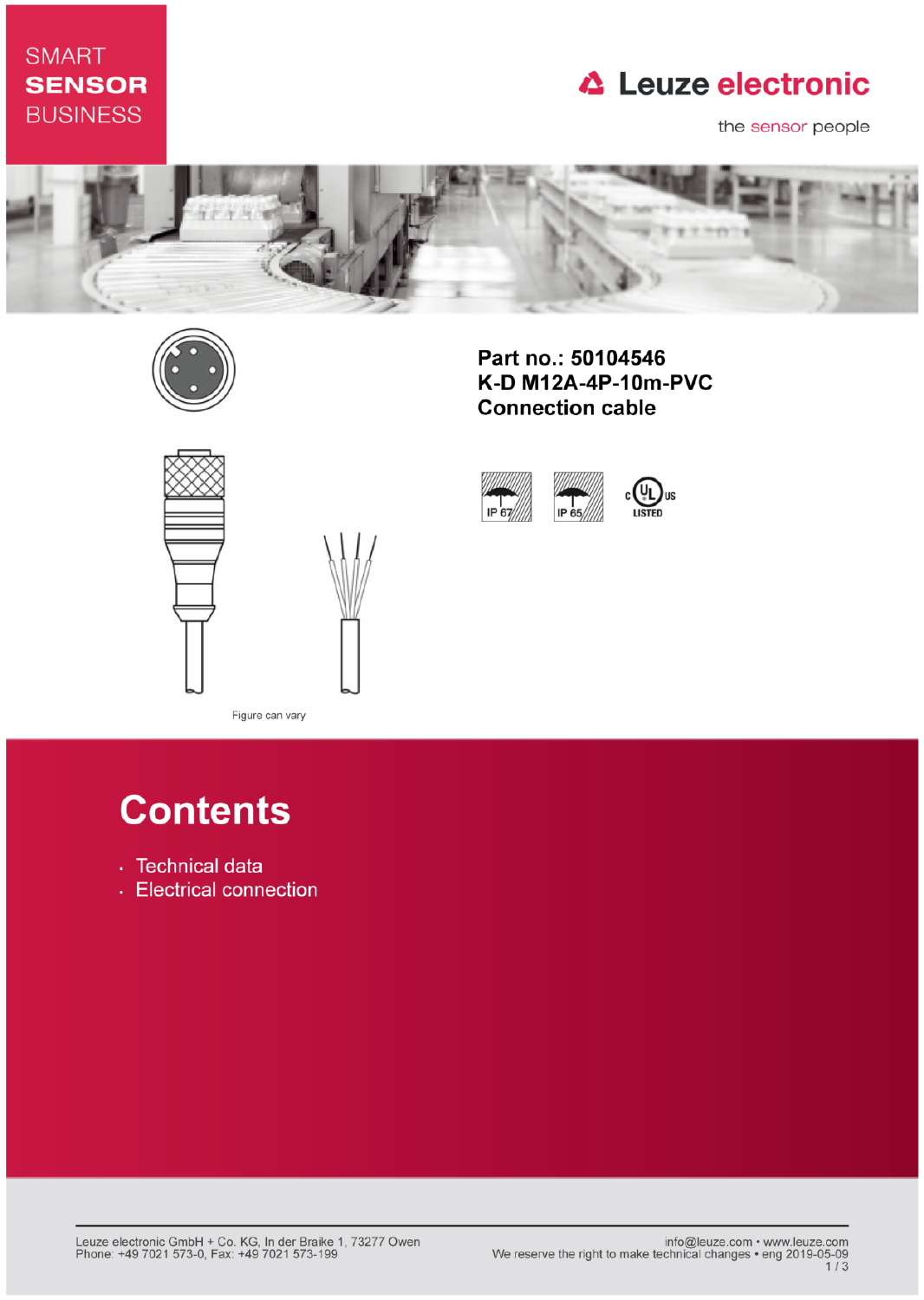### Part no.: 50104546 – K-D M12A-4P-10m-PVC – Connection cable

#### **Technical data**

| <b>Electrical data</b>                         |                                                                                                           |
|------------------------------------------------|-----------------------------------------------------------------------------------------------------------|
| <b>Performance data</b>                        |                                                                                                           |
| Operating voltage                              | Max. 250 V AC/DC                                                                                          |
|                                                |                                                                                                           |
| <b>Connection</b>                              |                                                                                                           |
| <b>Connection 1</b>                            |                                                                                                           |
| Type of connection                             | Connector                                                                                                 |
| Thread size                                    | M12                                                                                                       |
| Type                                           | Female                                                                                                    |
| Handle body material                           | <b>PUR</b>                                                                                                |
| No. of pins                                    | 4-pin                                                                                                     |
| Encoding                                       | A-coded                                                                                                   |
| Design                                         | Axial                                                                                                     |
| Lock                                           | Screw fitting, nickel-plated diecast zinc, recommended torque 0.6<br>Nm, self-locking                     |
| <b>Connection 2</b>                            |                                                                                                           |
| Type of connection                             | Open end                                                                                                  |
| <b>Cable properties</b>                        |                                                                                                           |
| Number of conductors                           | 4 Piece(s)                                                                                                |
| Wire cross section                             | $0.34 \, \text{mm}^2$                                                                                     |
| <b>AWG</b>                                     | 22                                                                                                        |
| Sheathing color                                | <b>Black</b>                                                                                              |
| Shielded                                       | No                                                                                                        |
| Silicone-free                                  | Yes                                                                                                       |
| Cable design                                   | Connection cable (open on one end)                                                                        |
| Cable diameter (external)                      | 5 mm                                                                                                      |
| Cable length                                   | 10,000 mm                                                                                                 |
| Sheathing material                             | <b>PVC</b>                                                                                                |
| Wire insulation                                | <b>PVC</b>                                                                                                |
| Suitability for drag chains                    | No                                                                                                        |
| Properties of the outer sheathing              | Free of CFC, cadmium, silicone and lead, easily machine-<br>processable                                   |
| Resistance of the outer sheathing              | Good oil, gasoline and chemical resistance, flame retardant in ac-<br>cordance with UL 1581 VW1 / CSA FT1 |
|                                                |                                                                                                           |
| <b>Mechanical data</b>                         |                                                                                                           |
| Bending radius, flexible laying, min.          | Min. 10 x cable diameter                                                                                  |
| Bending radius, stationary laying, min.        | Min. 5 x cable diameter                                                                                   |
|                                                |                                                                                                           |
| <b>Environmental data</b>                      |                                                                                                           |
| Ambient temperature, operation, flexible use   | $-580 °C$                                                                                                 |
| Ambient temperature, operation, stationary use | $-3080 °C$                                                                                                |
|                                                |                                                                                                           |
| <b>Certifications</b>                          |                                                                                                           |
| Certifications                                 | c UL US                                                                                                   |
|                                                | UL                                                                                                        |
|                                                |                                                                                                           |
| <b>Classification</b>                          |                                                                                                           |
| Customs tariff number                          | 85444290                                                                                                  |